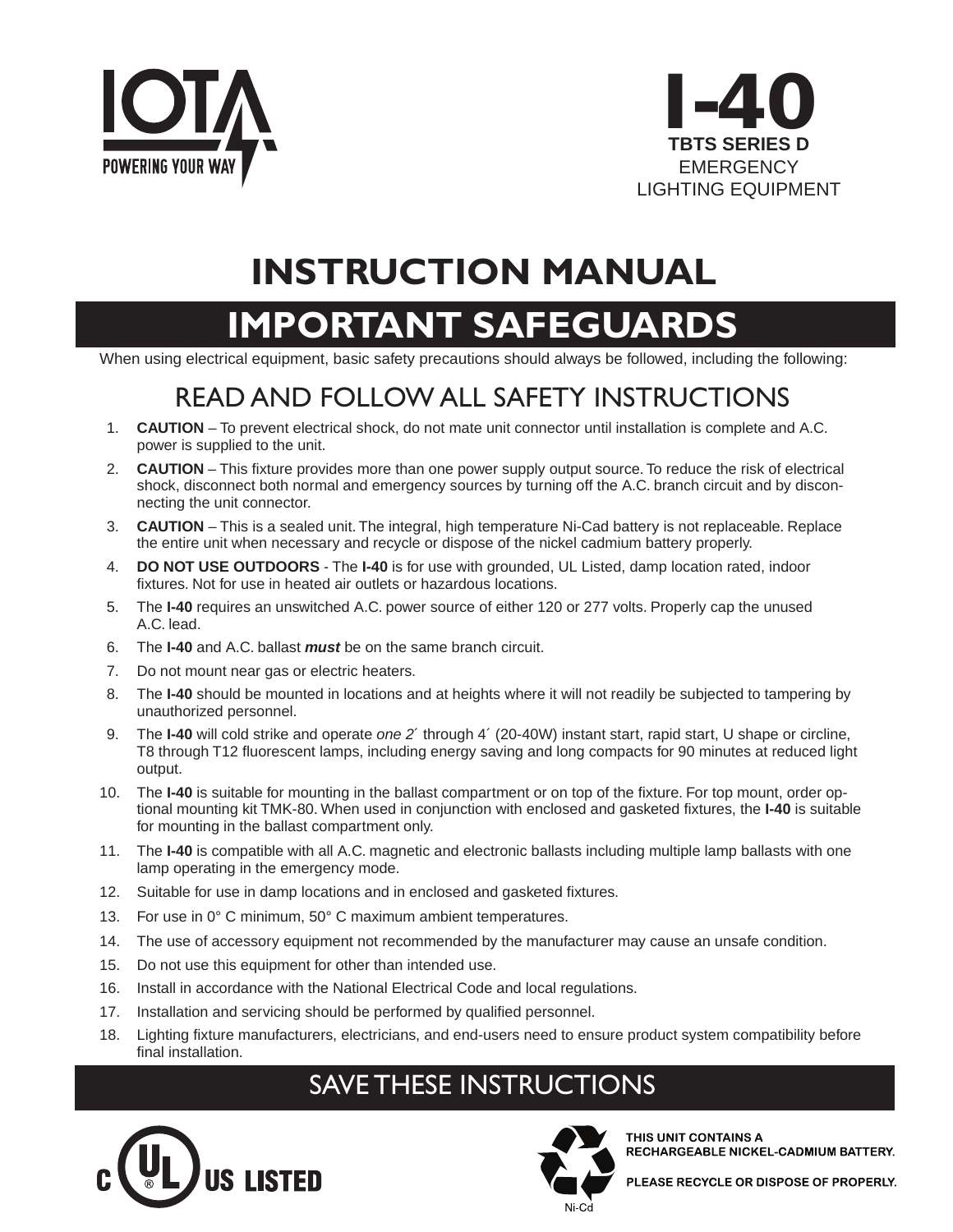# **INSTALLATION INSTRUCTIONS**

#### **CAUTION: Before installing, make certain the A.C. power is off and the I-40 unit connector is disconnected.**

#### 1. MOUNTING THE I-40

Remove the ballast channel cover. Mount the **I-40** in the ballast channel at least  $1/z''$  away from the A.C. ballast(s).

 When battery packs are remote mounted, consult Customer Service for the maximum allowable distance between the battery pack and the lamp.

#### 2. WIRING

 Refer to the wiring diagrams on the back page for the appropriate wiring of lamp(s) and ballast. Install in accordance with the National Electrical Code and local regulations. For additional wiring diagrams consult Customer Service.

### 3. INSTALLING THE THREADED BODY TEST SWITCH (TBTS)

 *Recessed Troffer Fixture* – Select a convenient location with proper clearance in the ballast cover and drill or punch a  $\frac{7}{8}$  hole ( $\frac{1}{2}$  knockout). Insert the  $\frac{7}{8}$  bushing into the hole. Push the plastic tube through the bushing. Route the leads of the **TBTS** through the plastic tube. Connect the LED wires from the unit to the **TBTS** (Red/ Black or Red w/tag to Red, White/Red to White). Push the entire assembly back into the tube until the lens collar rests against the plastic tube. The plastic tube should be adjusted so that the **TBTS** is within ¼″ of the fixture lens. The **TBTS** must be visible after installation. Refer to *Illustration 1*.

 *Strip Fixture* – Select a convenient location on the fixture so the **TBTS** can be seen after installation. Allow for proper clearance inside the fixture and drill or punch a 1 /2″ hole. Remove the nut from the **TBTS**. Push the **TBTS** housing into the 1 /2″ hole and secure with the nut. Connect the LED wires from the unit to the **TBTS** (Red/Black or Red w/tag to Red, White/Red to White). Refer to *Illustration 2*.





### 4. WIRING THE A.C. INPUT

- A. The **I-40** and A.C. ballast *must* be on the same branch circuit.
- B. The **I-40** requires an *unswitched* A.C. power source of either 120 or 277 volts. Select the proper voltage lead and cap the unused lead.
- C. When the **I-40** is used with a switched fixture, the A.C. input to the **I-40** must be connected ahead of the fixture switch. Refer to *Illustration 3* for switched and unswitched fixture wiring diagrams.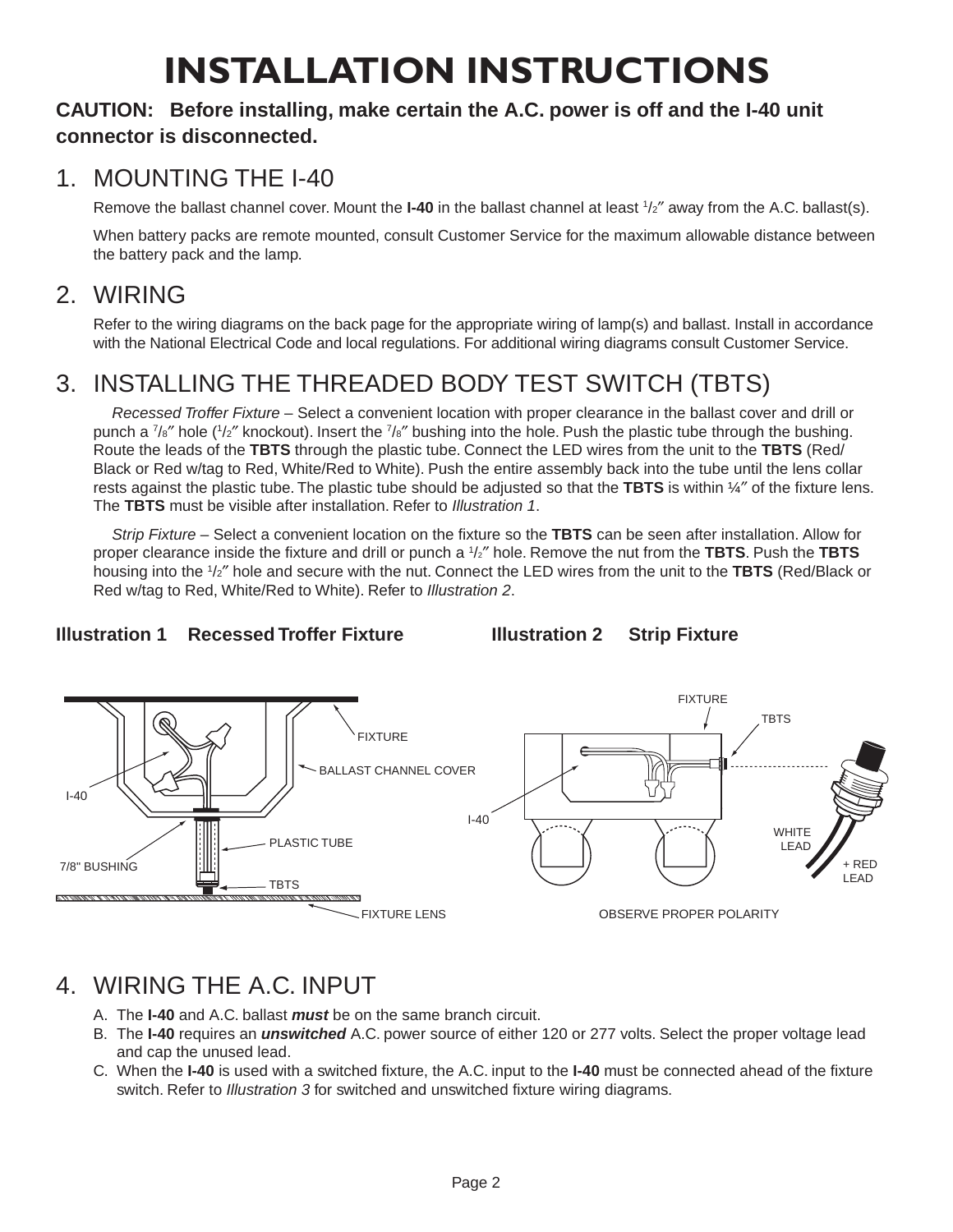### 5. BALLAST WIRING BLOCK DIAGRAM



#### 6. LABELS

 Attach the appropriate labels adjacent to the **TBTS**. Annotate Re-lamping label for lamp type and wattage. The Caution and the Re-lamping labels must be on the fixture in a readily visible location to anyone attempting to service the fixture.

### 7. COMPLETING INSTALLATION

When the installation is complete, switch the A.C. power on and join the **I-40** unit connector.

### **OPERATION**

**Normal Mode** – A.C. power is present. The A.C. ballast operates the fluorescent lamp(s) as intended. The **I-40** is in the standby charging mode. The **TBTS** will be lit providing a visual indication that the battery is being charged.

**Emergency Mode** – The A.C. power fails. The **I-40** senses the A.C. power failure and automatically switches to the *Emergency Mode*. One lamp is illuminated, at reduced output, for a minimum of 90 minutes. When the A.C. power is restored, the **I-40** switches the system back to the *Normal Mode* and resumes battery charging. See page 1 of the Instruction Manual.

### **TESTING & MAINTENANCE**

Pressing the red lens on the **TBTS** turns off the light on the **TBTS** and forces the unit into emergency mode, interrupting power to the designated A.C. ballast. The emergency lamp is now being lit by the **I-40** unit. After releasing the **TBTS**, the fixture returns to normal operation after a momentary delay. To simulate a "BLACK OUT" use the circuit breaker to turn off A.C. power.

**Initial Testing** – Allow the unit to charge approximately 1 hour, then press the **TBTS** to conduct a short discharge test. Allow a 24 hour charge before conducting a one hour test.

The **I-40** is a maintenance free unit, however, periodic inspection and testing is required. NFPA 101, Life Safety Code, outlines the following schedule:

**Monthly** – Insure that the **TBTS** is illuminated. Conduct a 30 second discharge test by depressing the **TBTS**. One lamp should operate at reduced output.

Annually – Insure that the TBTS is illuminated. Conduct a full 1<sup>1</sup>/<sub>2</sub> hour discharge test. The unit should operate as intended for the duration of the test.

"Written records of testing shall be kept by the owner for inspection by the authority having jurisdiction."

#### **SERVICING SHOULD BE PERFORMED BY QUALIFIED PERSONNEL.**